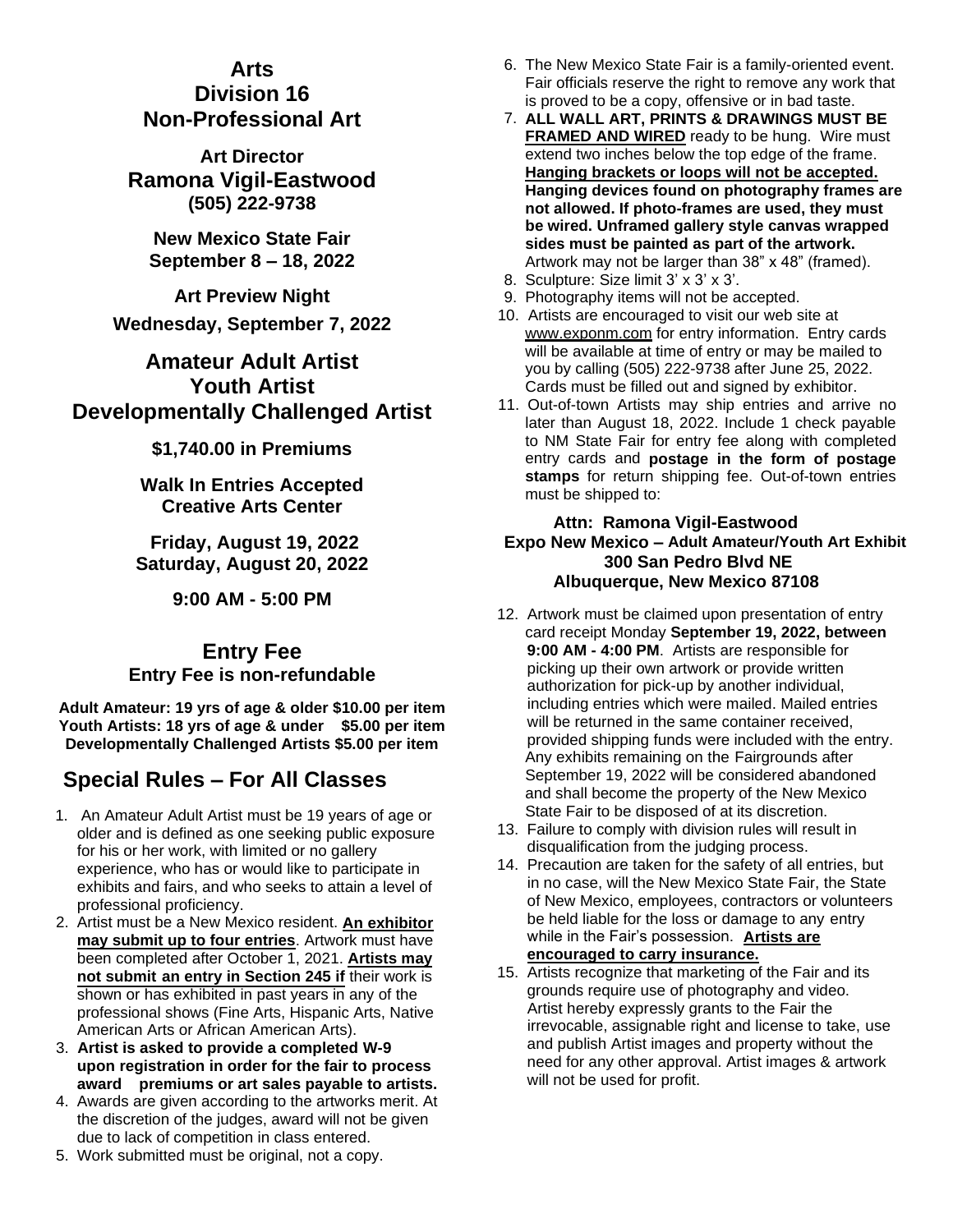## **Section 245 Adult Amateur Artists – 19 years & older Limit 4 entries per Artist (Non-Refundable \$10.00 Entry Fee)**

| <b>Premiums</b> |                 |     |                          |  |  |
|-----------------|-----------------|-----|--------------------------|--|--|
| 1st             | <b>2nd</b>      | 3rd | <b>Honorable Mention</b> |  |  |
| \$50.00         | \$40.00 \$30.00 |     | <b>Ribbon</b>            |  |  |

### **Classes 1-7**

- 1. Painting, oil or acrylic
- 2. Painting under Glass, watercolor/tempera
- 3. Sculpture
- 4. Mixed Media/Batik/Recycled Art
- 5. Hand pulled Prints and drawings, color or black & white (including charcoal), non-photographic
- 6. Pastels
- 7. China Painting Adult Amateur or Youth, any age:

**Best of Show..............................\$75.00 & Rosette Popular Award...........................\$25.00 & Rosette**

# **Section 246 – 248 Youth Art (45 years showcasing youth art) & Developmentally Challenged Artists**

#### **Entry Fee \$5.00- Entry Fees are Non-Refundable Limit 4 entries per Artist**

- A. Artist must be 18 years of age and under, and must be a resident of New Mexico. **Age exception: see Section 248, Class 22.**
- B. **Except for the age and entry fee, all rules for the Youth & Developmentally Challenged Artist Art Exhibits are the same as those for the Adult Amateur Art Section 245.**

# **Section 246 - Ages 12 and Under**

### **Premiums**

| 1st     | 2 <sub>nd</sub> | 3rd    | <b>Honorable Mention</b> |
|---------|-----------------|--------|--------------------------|
| \$15.00 | \$10.00         | \$5.00 | <b>Ribbon</b>            |

#### **Classes 8-13**

- 8. Paintings, oil or acrylic, any subject
- 9. Watercolors
- 10. Hand pulled Prints, Drawings pen, pencil or charcoal, (non-photographic)
- 11. Sculpture
- 12. Pastels
- 13. Mixed media and batik

**Best of Show (12 & Under) ...............\$20.00 Popular Award…………………………\$15.00** 

# **Section 247 - Ages 13-18**

| <b>Premiums</b> |                 |         |                          |  |  |  |  |
|-----------------|-----------------|---------|--------------------------|--|--|--|--|
| 1st             | 2 <sub>nd</sub> | 3rd     | <b>Honorable Mention</b> |  |  |  |  |
| \$30.00         | \$25.00         | \$20.00 | <b>Ribbon</b>            |  |  |  |  |

#### **Classes 14-19**

- 14. Paintings, oil or acrylic, any subject
- 15. Watercolors
- 16. Hand pulled Prints, Drawings pen, pencil or charcoal, (non-photographic)
- 17. Sculpture
- 18. Pastels
- 19. Mixed media & batik

| Best of Show (13-18 years of age)  \$35.00 |  |
|--------------------------------------------|--|
|                                            |  |

## **Section 248 Developmentally Challenged Artists**

| <b>Premiums</b> |                 |        |                       |  |  |
|-----------------|-----------------|--------|-----------------------|--|--|
| 1st             | 2 <sub>nd</sub> |        | 3rd Honorable Mention |  |  |
| \$15.00         | \$10.00         | \$5.00 | <b>Ribbon</b>         |  |  |

#### **Classes 20 – 22: Any Medium**

20. Ages: 12 & under 21. Ages: 13 – 18 22. Ages: 19 & older